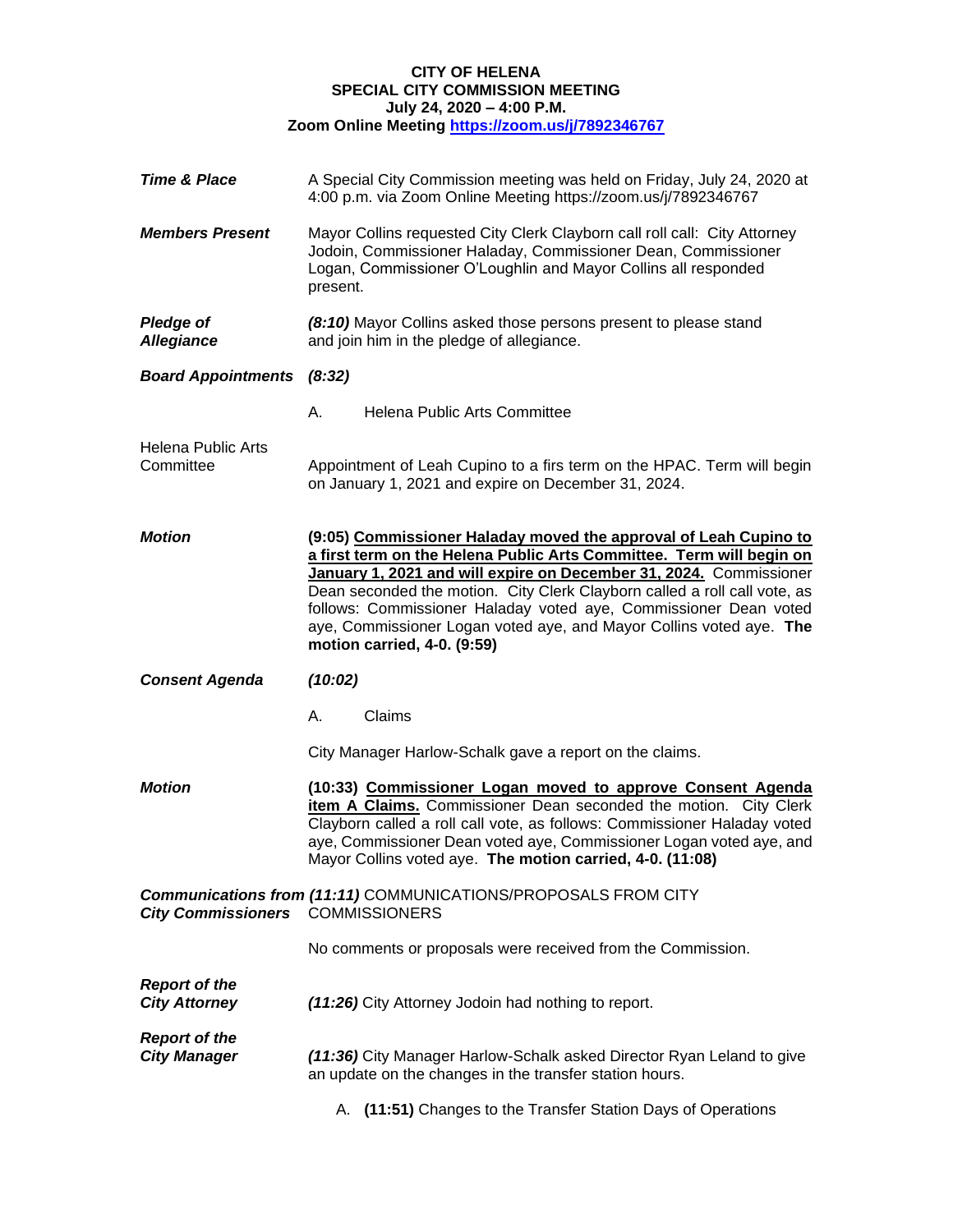Staff Report City Manager Rachel Harlow-Schalk provided an update that the City of Helena Solid Waste Transfer Station first closed on Sundays beginning in late March 2020 due to concerns over COVID-19. At that time, little was known around safety distancing and exposure duration making reduced contact, in general, the priority. The reason for Sunday closures was to separate crews, limit interaction with the public, and reduce the opportunity for the entire crew being exposed due to contact with the community.

> The team implemented safe distancing and protective equipment measures and in late April, hours at the Station were extended to 10 hours per day (or 1  $\frac{1}{2}$  additional hours per day) to accommodate the increased traffic during summer months. This schedule provided more open hours at the Station than the previous 7-day schedule, and led to very busy days on Saturdays. Trips per day entering the transfer station increased nearly 25% compared to 2019 and in one week peaked at an increase of 35%.

> Increased trips entering the Station coupled with delays due to cash and credit card transactions, have begun to maximize capacity at the Station. Customers have been experiencing longer lines for entering the facility and unloading on the pit floor. Additionally, since March, the CDC revised their safe distancing definition to include not only one-time exposure, but cumulative exposure times. Close contact continues to be within 6 feet of an infected person, and now it includes a 15-minute duration with a cumulative total of more than 15 minutes in a 24 hour period. This may include multiple brief encounters with more than one person. The additional hours, increased traffic and reduction in days open may have resulted in even greater opportunity for exposure and outbreak. Yet, no outbreak has occurred due to protective measures implemented by the team.

> Staff's objective is to make the Commission aware that operations at the Transfer Station will return to 7 days per week beginning Sunday, January 31, 2021. The operational hours will be 8:00 am to 4:15 pm for inbound traffic with all Transfer Station customers unloaded and leaving the facility by 4:30 pm. The timing of January 31, 2021 reflects the need to for the team to have sufficient lead-time to adjust their schedules. Additionally, the transfer station will enter an historic slow time of the year. It is important to note, though, that no matter the days of operation there will always be lines when visitors arrive at the same time. The team will not only be increasing outreach in the community to educate on hours of operation, but also information on how to stagger times to help visitors pick times that are less likely to result in long lines.

Discussion **(14:05)** Commissioner Dean had follow-up questions for Director Leland. Commissioner Logan had follow-up discussion.

*Report from HCC (16:57)* COMMUNICATIONS FROM THE HELENA CITIZENS COUNCIL

Dylan Klapmeier gave an update from the Helena Citizens Council.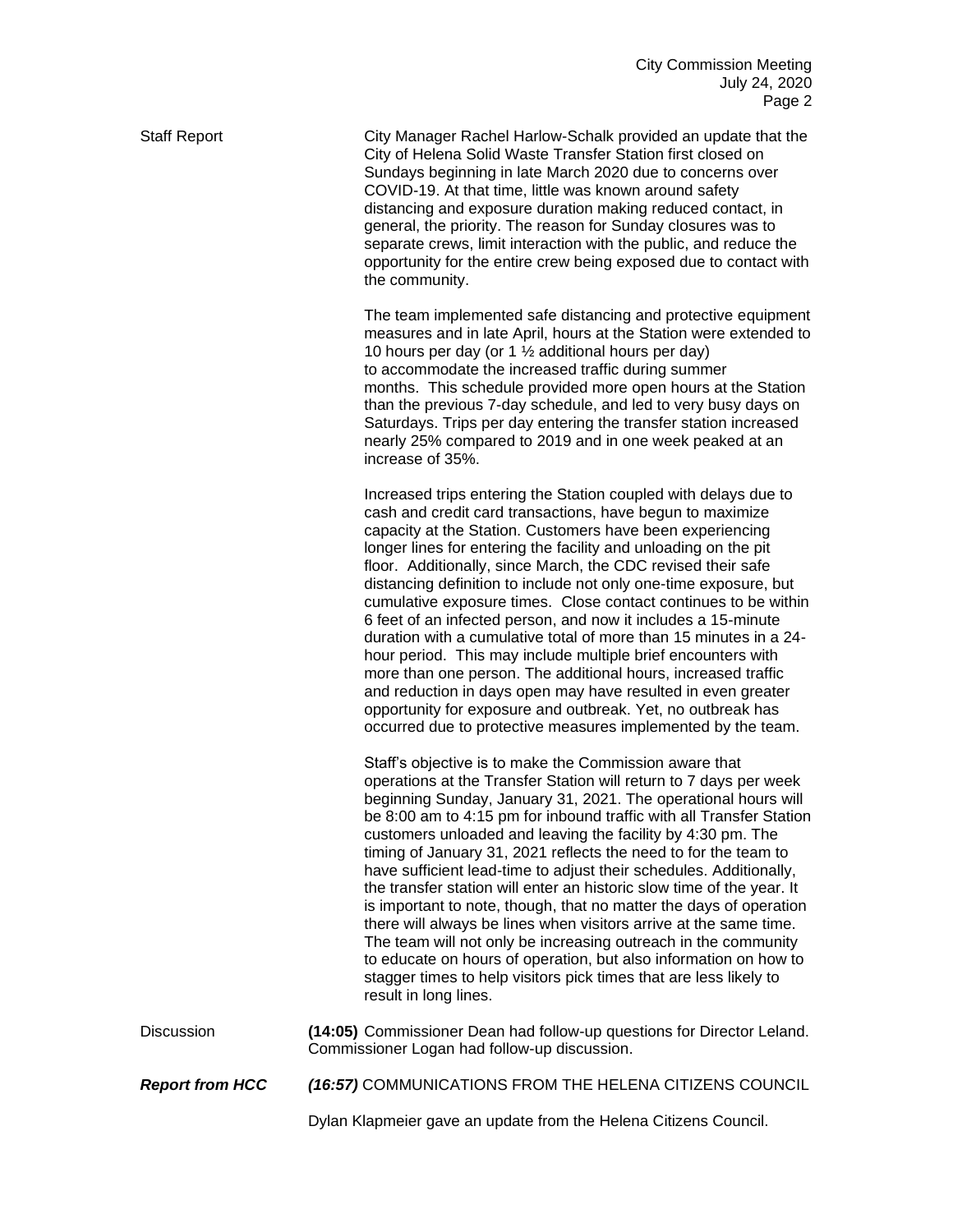#### Discussion **(19:21)** Commissioner Dean had follow-up questions for Dylan Klapmeier. Commissioner Logan had follow-up questions.

#### *Regular Items (20:41)*

A. CONSIDER A RESOLUTION OF INTENTION TO REDUCE THE MONTHLY WASTEWATER SERVICE LINE REPLACEMENT LOAN PROGRAM CHARGE AND TO ELIMINATE THE MONTHLY WATER AND WASTEWATER SERVICE LINE PROGRAM CHARGES ON JUNE 30, 2030; TO AMEND RESOLUTION NO. 20488; TO SET A PUBLIC HEARING FOR JANUARY 11, 2021

Staff Report **(21:16)** Public Works Director Ryan Leland and Finance Director Sheila Danielson reported the City of Helena City Commissioners established residential Water and Wastewater Service Line Loan Programs for residents by adopting Resolution No. 20494, which amended Resolution No., 20488. This Resolution established a \$2.50 monthly fee to charge residential water accounts, and a \$6.47 monthly fee to charge residential wastewater accounts. There was no sunset date specified for these charges.

> Staff's recommendation is to reduce the Wastewater Service Line Loan charge from \$6.47 per month to \$2.50 per month; Establish a sunset date for both the water and wastewater service line loan program charges as June 30, 2030. Additionally, staff will continue to further assess program usage and accumulation of fund balance to support the loan programs in 2 years to bring further analysis of proposed sunset date for the loan programs.

The advantage is that this will reduce fees assessed to rate payers. Potential water and wastewater service line loan program usage could increase, whereas the fund balances would not be able to support the increased request for loans.

Staff recommends a motion to approve a Resolution of Intention to reduce the monthly Wastewater Service Line Replacement Loan Program charge and to eliminate the monthly Water and Wastewater Service Line Program charges on June 30, 2030; to amend Resolution No. 20488; to set a public hearing for January 11, 2021

Discussion **(23:39)** Commissioner Haladay had follow-up discussion. Commissioner Logan had follow-up discussion.

Public Comment **(33:08)** Mayor Collins opened the floor to public comment. No public comment was given.

**Motion (33:24) Commissioner Dean moved to approve a Resolution of Intention to Reduce the Monthly Wastewater Service Line Replacement Loan Program Charge and to Eliminate the Monthly Water and Wastewater Service Line Program Charges on June 30, 2030; to Amend Resolution No. 20488; to Set a Public Hearing for January 11, 2021.** Commissioner Haladay seconded the motion. City Clerk Clayborn called a roll call vote, as follows: Commissioner Haladay voted aye, Commissioner Dean voted aye, Commissioner Logan voted aye, and Mayor Collins voted aye. **The motion carried, 4-0. (34:10)**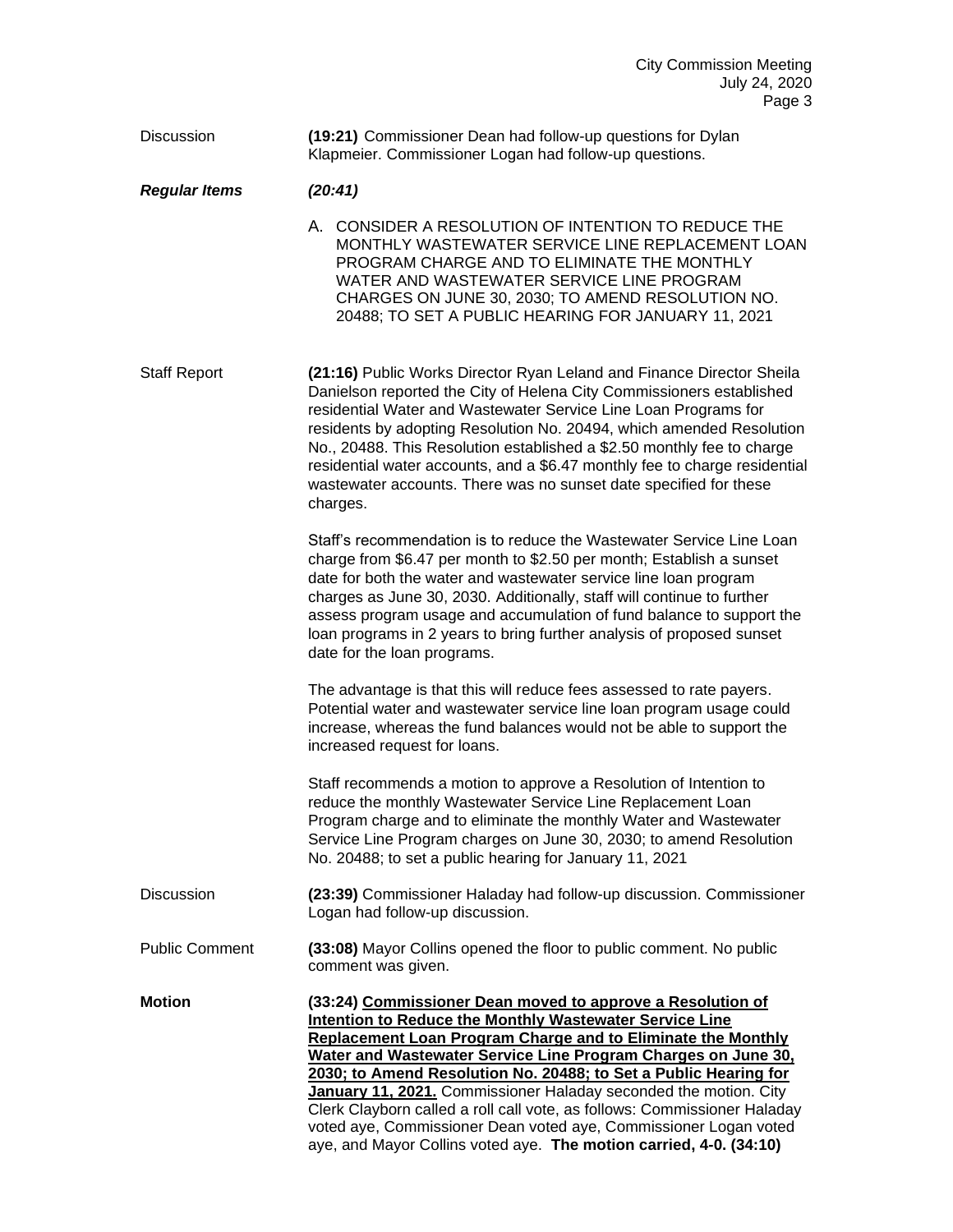|                       | B. (34:12) CONSIDER A SIDEWALK VARIANCE FOR 513 S.<br>RALEIGH ST.                                                                                                                                                                                                                                                                                                                                                                                                                                                                                                                                                                                                                                                                                                                                                                                                                                                                                                                                                                                              |
|-----------------------|----------------------------------------------------------------------------------------------------------------------------------------------------------------------------------------------------------------------------------------------------------------------------------------------------------------------------------------------------------------------------------------------------------------------------------------------------------------------------------------------------------------------------------------------------------------------------------------------------------------------------------------------------------------------------------------------------------------------------------------------------------------------------------------------------------------------------------------------------------------------------------------------------------------------------------------------------------------------------------------------------------------------------------------------------------------|
| <b>Staff Report</b>   | (34:21) Public Works Director Ryan Leland reported Bonnie Adee and<br>Frank Crowley the owners of 513 S Raleigh are building a new house on<br>the lot after removing the existing house and requesting a sidewalk<br>variance from city code 7-4-2. The property is located along an<br>undeveloped dirt section of S Raleigh St. that comes to a dead-end at<br>the property. There are no sidewalks on this block of S Raleigh but there<br>are sidewalks curb and gutter on a portion of 2nd Street. Staff requests<br>the Commission consider the owners' request for a sidewalk variance to<br>defer the installment of sidewalks along S. Raleigh until the adjacent<br>street has been constructed to city standards.                                                                                                                                                                                                                                                                                                                                  |
|                       | Staff recommends a motion to approve, table, or deny the variance<br>request for the deferral of sidewalks at 513 S Raleigh St.                                                                                                                                                                                                                                                                                                                                                                                                                                                                                                                                                                                                                                                                                                                                                                                                                                                                                                                                |
| <b>Discussion</b>     | (35:53) Commissioner Haladay had follow-up questions and discussion.<br>Mayor Collins had follow-up questions. Commissioner Dean had follow-<br>up questions. Commissioner Logan had follow-up discussion.                                                                                                                                                                                                                                                                                                                                                                                                                                                                                                                                                                                                                                                                                                                                                                                                                                                     |
| <b>Public Comment</b> | (41:11) Mayor Collins opened the floor to public comment. No public<br>comment was given.                                                                                                                                                                                                                                                                                                                                                                                                                                                                                                                                                                                                                                                                                                                                                                                                                                                                                                                                                                      |
| <b>Motion</b>         | (43:01) Commissioner Logan moved to approve a sidewalk variance<br>for 513 S. Raleigh St. Commissioner Dean asked for a friendly<br>amendment to the motion to include a condition upon the development of<br>sidewalks and neighboring properties. Commissioner Logan did consider<br>the amendment. Commissioner Dean seconded the amended motion.<br>City Clerk Clayborn called a roll call vote, as follows: Commissioner<br>Haladay voted nay, Commissioner Dean voted aye, Commissioner<br>Logan voted aye, and Mayor Collins voted aye. The motion carried, 3-<br>1. (45:27)                                                                                                                                                                                                                                                                                                                                                                                                                                                                            |
|                       | C. (45:40) CONSIDER AN ENLARGEMENT OF THE WASTEWATER<br>SERVICE AREA FOR LOT 1A IN BLOCK 2 OF THE AMENDED<br>PLAT OF THE JOSEPH COX ADDITION LOCATED ON SPARTA<br>STREET.                                                                                                                                                                                                                                                                                                                                                                                                                                                                                                                                                                                                                                                                                                                                                                                                                                                                                      |
| <b>Staff Report</b>   | (46:58) Public Works Director Ryan Leland reported that Lot 1A in Block<br>2 of the Amended Joseph Cox Addition is a platted undeveloped lot<br>within city limits located on Sparta Street. The lot currently is adjacent to<br>City water main but not City sewer main. Mike Sharp, Sheree Sharp,<br>Louis P. Sharp, Janice Williams and Amanda Rushford, Owners, are<br>requesting enlargement of the wastewater service area for Lot 1A in<br>Block 2 of the Amended Joseph Cox Addition. The lots is currently not<br>adjacent to City Sewer main and per City Code the mains will need to be<br>extended across the frontage of the property. There are two options to<br>be able to serve the property with sewer. One would be to extend the<br>sewer in Sparta Street and the other would be to extend a sewer main<br>from the main in Rodney Street. The main in Sparta Street would require<br>a lift station for any building on the lot and the main from Rodney Street<br>would require the main to be installed through an undeveloped platted |

alley between two existing residences.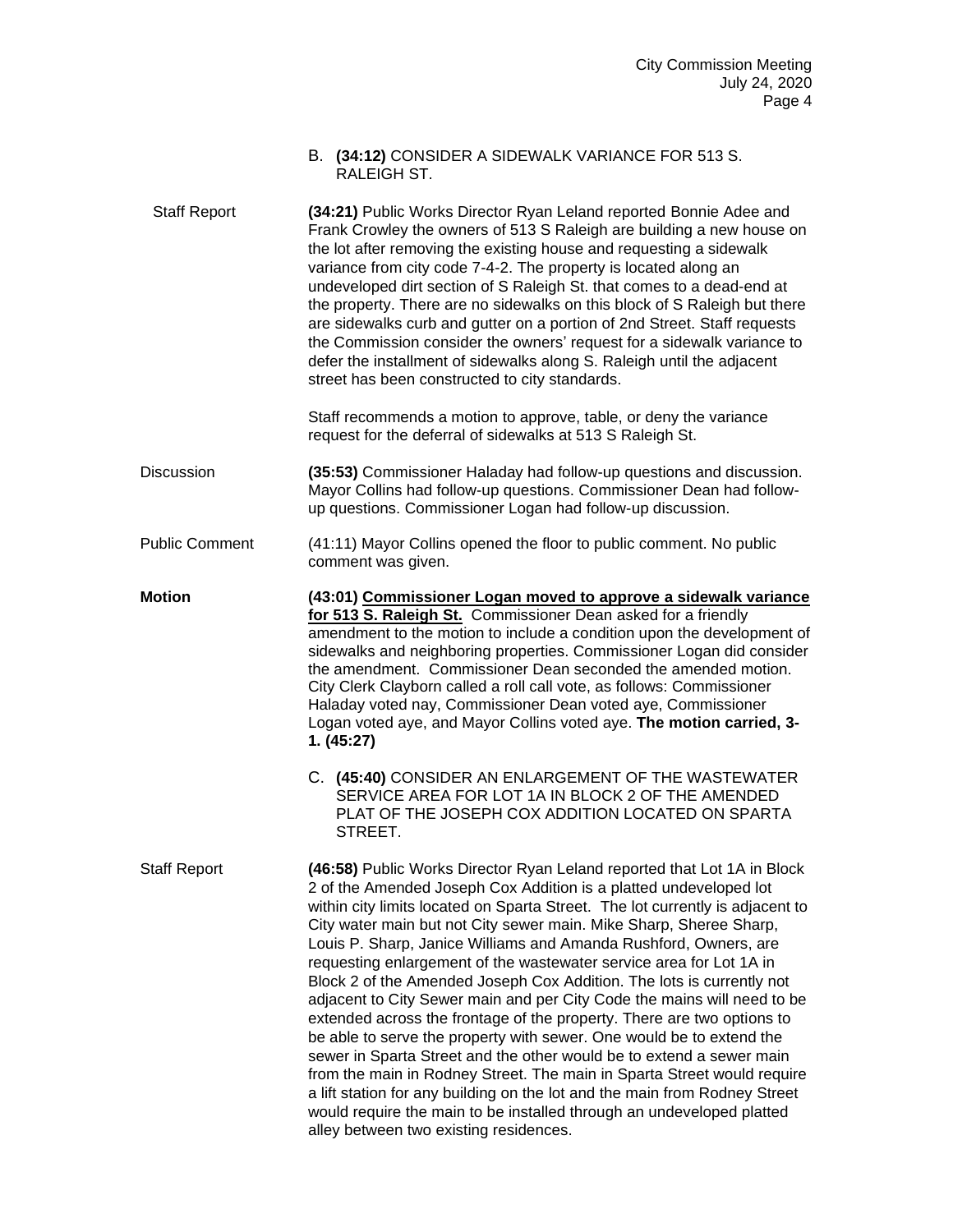|                       | Staff recommends a motion to conditionally approve the enlargement of<br>the wastewater service area for Lot 1A in Block 2 of the Amended Plat of<br>the Joseph Cox Addition located on Sparta Street with the condition of<br>extending the sewer main across the frontage of the property on Sparta<br>Street or alternatively extending sewer main from Rodney Street up to<br>the property through the undeveloped alley.                                                                                                                                                                                                                                                                                                                                                                                                                                                              |
|-----------------------|--------------------------------------------------------------------------------------------------------------------------------------------------------------------------------------------------------------------------------------------------------------------------------------------------------------------------------------------------------------------------------------------------------------------------------------------------------------------------------------------------------------------------------------------------------------------------------------------------------------------------------------------------------------------------------------------------------------------------------------------------------------------------------------------------------------------------------------------------------------------------------------------|
| <b>Discussion</b>     | (48:30) No comments or questions from the Commission.                                                                                                                                                                                                                                                                                                                                                                                                                                                                                                                                                                                                                                                                                                                                                                                                                                      |
| <b>Public Comment</b> | (48:39) Mayor Collins opened the floor to public comment. No public<br>comment was given.                                                                                                                                                                                                                                                                                                                                                                                                                                                                                                                                                                                                                                                                                                                                                                                                  |
| <b>Motion</b>         | (49:00) Commissioner Dean moved to conditionally approve an<br><b>Enlargement of the Wastewater Service Area for Lot 1A in Block 2</b><br>of the Amended Plat of the Joseph Cox Addition Located on Sparta<br>Street with the condition of extending the sewer main across the<br>frontage of the property on Sparta Street or alternatively extending<br>sewer main from Rodney Street up to the property through the<br>undeveloped alley. Commissioner Haladay seconded the motion. City<br>Clerk Clayborn called a roll call vote, as follows: Commissioner Haladay<br>voted aye, Commissioner Dean voted aye, Commissioner Logan voted<br>aye, and Mayor Collins voted aye. The motion carried, 4-0. (49:50)<br>D. (49:56) CONSIDER A RESOLUTION EXTENDING THE TIME                                                                                                                   |
|                       | PERIOD TO IDENTIFY OR CREATE AN ADVISORY BODY<br>RELATED TO THE CIVIC CENTER BY JANUARY 2021 AND<br>ESTABLISHING A STEERING COMMITTEE BY AMENDING<br>RESOLUTION NO. 20585                                                                                                                                                                                                                                                                                                                                                                                                                                                                                                                                                                                                                                                                                                                  |
| <b>Staff Report</b>   | (50:15) Parks, Recreation & Open Lands Director Kristi<br>Ponozzo reported the Civic Center Steering Committee was assembled<br>in early 2020 to operate for one year, with the expressed task of<br>assisting the City with the Request for Proposal (RFP) process, and to<br>help the City Commission identify or create an advisory body by January<br>2021 for the support of performance, visual and media arts and to<br>provide programmatic oversight of the Civic Center venue. Because of<br>the COVID-19 pandemic, the Civic Center Steering Committee was only<br>able to meet and make progress on these tasks for the last few<br>months.                                                                                                                                                                                                                                    |
|                       | The Civic Center Steering Committee has recommended to extend the<br>Civic Center Steering Committee to no longer than the completion of<br>their work with the RFP process and the assistance in identification of an<br>advisory body. This requires amending the 2019 Resolution to extend<br>the January 2021 deadline. Additionally, at the November 18th<br>Commission Meeting, the Commission gave consensus instruction to the<br>City Manager to draft a Resolution to extend the work of the Civic Center<br>Steering Committee to complete identification of an advisory board and<br>their work with the RFP process, specifically focusing the RFP work on<br>exploring partnerships. The Commission also gave direction for the Civic<br>Center Steering Committee to define what success looks like for the<br>Civic Center and give an update to Commission in early 2021. |

The steering committee will be able to complete their work and provide some recommendations to the Commission on clarity and direction for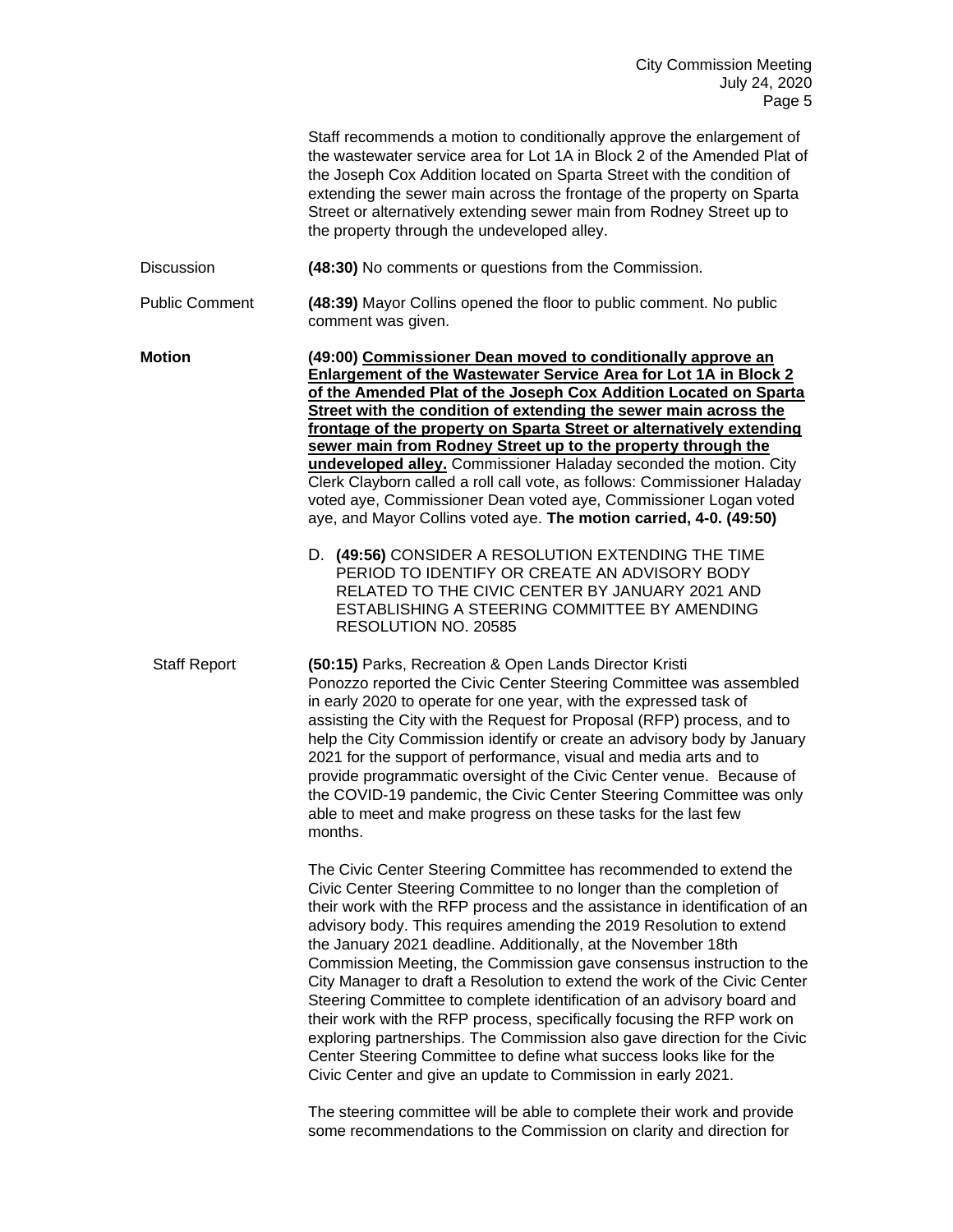future operations and programming at the Civic Center. City staff recommends a motion to approve the resolution.

Discussion **(51:55)** Commissioner Logan had follow-up questions and discussion. Commissioner Haladay had follow-up discussion. Commissioner Dean had follow-up questions and discussion.

**Motion (1:11:51) Commissioner Dean moved to approve a Resolution with the amendment that the Steering Committee be given the opportunity to elect its leadership.** Commissioner Logan seconded the motion. City Clerk Clayborn called a roll call vote, as follows: Commissioner Haladay voted aye, Commissioner Dean voted aye, Commissioner Logan voted aye, and Mayor Collins voted nay. **The motion carried, 3-1. (1:12:44)**

> E. (1:12:54) CONSIDER THE APPROVAL OF THE HELENA OPEN LANDS MAJOR RECREATION PROJECTS FOR 2021

Staff Report **(1:13:02)** Parks, Recreation & Open Lands Director Kristi Ponozzo reported the City of Helena Parks, Recreation Open Lands Department and Helena Open Lands Management Advisory Committee hosted three virtual public involvement meetings this Fall in September, October, and November to solicit recreation major project proposals and feedback on major projects for the 2021 calendar year.

> Guided by the newly adopted Helena Open Lands Recreation Chapter 7 public input process, the list of proposals includes projects identified by City staff and projects proposed by the public over the past three months.

The Parks Department proposed four open lands major projects, and is bringing three of those project forward. The Department received 16 proposals from the public, four of which the department is bringing forward. There were three comment periods associated with the public involvement process and the department received, compiled, and responded to comments throughout the process.

Initial proposed

projects: [https://www.helenamt.gov/fileadmin/user\\_upload/Parks/Docum](https://www.helenamt.gov/fileadmin/user_upload/Parks/Documents/Open_Lands_Documents/Open_Lands_General_Documents/Combined_Trail_Projects_2020-2021_Initial_Review.pdf) [ents/Open\\_Lands\\_Documents/Open\\_Lands\\_General\\_Documents/Comb](https://www.helenamt.gov/fileadmin/user_upload/Parks/Documents/Open_Lands_Documents/Open_Lands_General_Documents/Combined_Trail_Projects_2020-2021_Initial_Review.pdf) [ined\\_Trail\\_Projects\\_2020-2021\\_Initial\\_Review.pdf](https://www.helenamt.gov/fileadmin/user_upload/Parks/Documents/Open_Lands_Documents/Open_Lands_General_Documents/Combined_Trail_Projects_2020-2021_Initial_Review.pdf)

The final proposed projects have gone through public comment and project analysis. All analysis are posted on the website: <https://www.helenamt.gov/parksdocuments> Comments and Responses: [https://www.helenamt.gov/fileadmin/user\\_upload/Parks/HOL](https://www.helenamt.gov/fileadmin/user_upload/Parks/HOLMAC_General_Documents/2020-2021_Final_Project_Comments.pdf) [MAC\\_General\\_Documents/2020-2021\\_Final\\_Project\\_Comments.pdf](https://www.helenamt.gov/fileadmin/user_upload/Parks/HOLMAC_General_Documents/2020-2021_Final_Project_Comments.pdf)

The Parks Department proposes seven major projects for the upcoming year. Three of the projects are department proposals and four are proposals from the public. The proposed projects are here: [https://www.helenamt.gov/fileadmin/user\\_upload/Parks/Documents](https://www.helenamt.gov/fileadmin/user_upload/Parks/Documents/Open_Lands_Documents/Open_Lands_General_Documents/Final_Project_List_11102020.pdf) [/Open\\_Lands\\_Documents/Open\\_Lands\\_General\\_Documents/Final\\_Proj](https://www.helenamt.gov/fileadmin/user_upload/Parks/Documents/Open_Lands_Documents/Open_Lands_General_Documents/Final_Project_List_11102020.pdf) [ect\\_List\\_11102020.pdf](https://www.helenamt.gov/fileadmin/user_upload/Parks/Documents/Open_Lands_Documents/Open_Lands_General_Documents/Final_Project_List_11102020.pdf)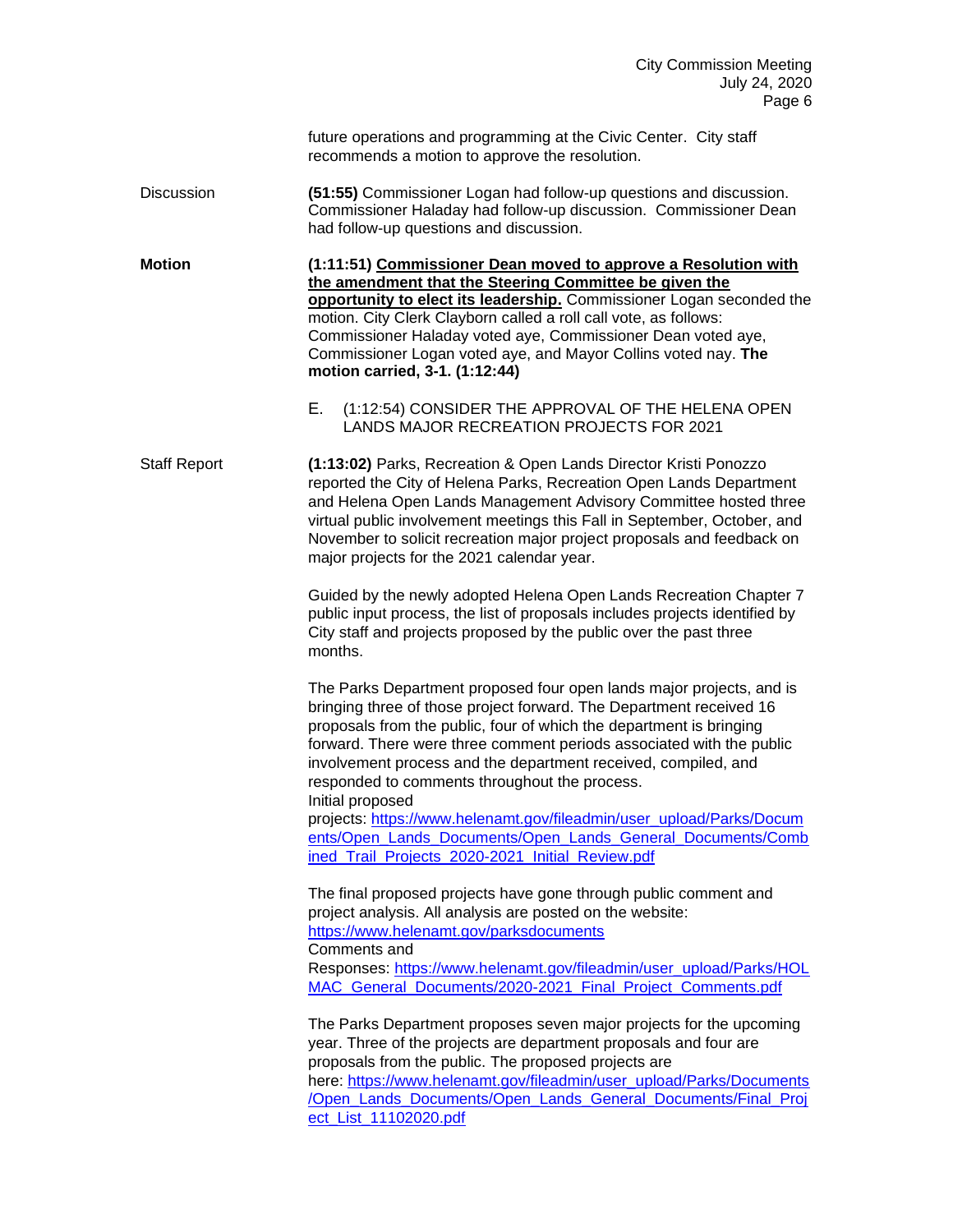|                       | Additionally, the department proposes to form a working group to look at<br>three projects proposed on the DeFord Trail in Davis Gulch: a project<br>proposing an ADA reconstruction of the trail; a project proposing<br>reconstruction of the Davis bike courses and access; and a city project<br>proposing reconfiguration of parking along Davis. The working group<br>would be composed of the three project proposers; a representative<br>each from Helena Hikes, Helena Trails Alliance and Montana Bicycle<br>Guild; a member of HOLMAC; and a city staff member from Community<br>Development. The Parks Department will facilitate three meetings of the<br>working group in January, February and March with a final<br>recommendation from the group to the Parks Department in March. The<br>that proposal will undergo project analysis and ultimately be brought<br>before the Commission for final approval. Approving the major projects<br>for 2021 will allow the Parks department to move forward on important<br>projects for open lands access, sustainability, safety, and recreation<br>opportunity for the community. |
|-----------------------|--------------------------------------------------------------------------------------------------------------------------------------------------------------------------------------------------------------------------------------------------------------------------------------------------------------------------------------------------------------------------------------------------------------------------------------------------------------------------------------------------------------------------------------------------------------------------------------------------------------------------------------------------------------------------------------------------------------------------------------------------------------------------------------------------------------------------------------------------------------------------------------------------------------------------------------------------------------------------------------------------------------------------------------------------------------------------------------------------------------------------------------------------|
|                       | Staff recommends a motion to approve the Helena Open Lands Major<br>Recreation Projects for 2021.                                                                                                                                                                                                                                                                                                                                                                                                                                                                                                                                                                                                                                                                                                                                                                                                                                                                                                                                                                                                                                                |
| <b>Discussion</b>     | (1:15:42) Commissioner Dean had follow-up questions and discussion.<br>Commissioner Haladay had follow-up discussion.                                                                                                                                                                                                                                                                                                                                                                                                                                                                                                                                                                                                                                                                                                                                                                                                                                                                                                                                                                                                                            |
| <b>Public Comment</b> | (1:21:33) Mayor Collins opened the floor to public comment. No public<br>comment was given.                                                                                                                                                                                                                                                                                                                                                                                                                                                                                                                                                                                                                                                                                                                                                                                                                                                                                                                                                                                                                                                      |
| <b>Motion</b>         | (1:21:49) Commissioner Haladay moved to approve the Helena<br>Open Lands Major Recreation Projects for 2021. Commissioner Dean<br>seconded the motion. City Clerk Clayborn called a roll call vote, as<br>follows: Commissioner Haladay voted aye, Commissioner Dean voted<br>aye, Commissioner Logan voted aye, and Mayor Collins voted aye. The<br>motion carried, 4-0. (1:22:14)                                                                                                                                                                                                                                                                                                                                                                                                                                                                                                                                                                                                                                                                                                                                                              |
|                       | F. (1:22:59) CONSIDER A RESOLUTION OF INTENTION TO<br>ESTABLISH FEES TO BE CHARGED FOR THE BILL ROBERTS<br>MUNICIPAL GOLF COURSE FOR THE 2021 SEASON                                                                                                                                                                                                                                                                                                                                                                                                                                                                                                                                                                                                                                                                                                                                                                                                                                                                                                                                                                                             |
| <b>Staff Report</b>   | (1:23:00) Parks, Recreation & Open Lands Director Kristi Ponozzo<br>reported Golf Course Fees have to be updated every year per<br>resolution. As directed, and as is consistent with Resident Discount<br>Fees adopted broadly for all Parks and Recreation programs last year,<br>these fees include the Tower Club resident discount program and two<br>other new resident discount programs; a Family Pass (pool access<br>included); and Half Season passes with resident discounts. Tower Club<br>as proposed would include a 10% discount on all Pro Shop soft goods.                                                                                                                                                                                                                                                                                                                                                                                                                                                                                                                                                                     |
|                       | All other rates across the board are in a position to remain constant for<br>2021. We saw an increase in rounds this summer. That paired with the<br>long-term effects of COVID, we've determined there is not a need, nor is<br>there market tolerance for across the board rate increases. We do<br>propose minimal increase to season passes. Passholders continue to be<br>the largest users of the facility and are paying an effective rate that is far<br>less than national averages. This yearly increase will be much more                                                                                                                                                                                                                                                                                                                                                                                                                                                                                                                                                                                                             |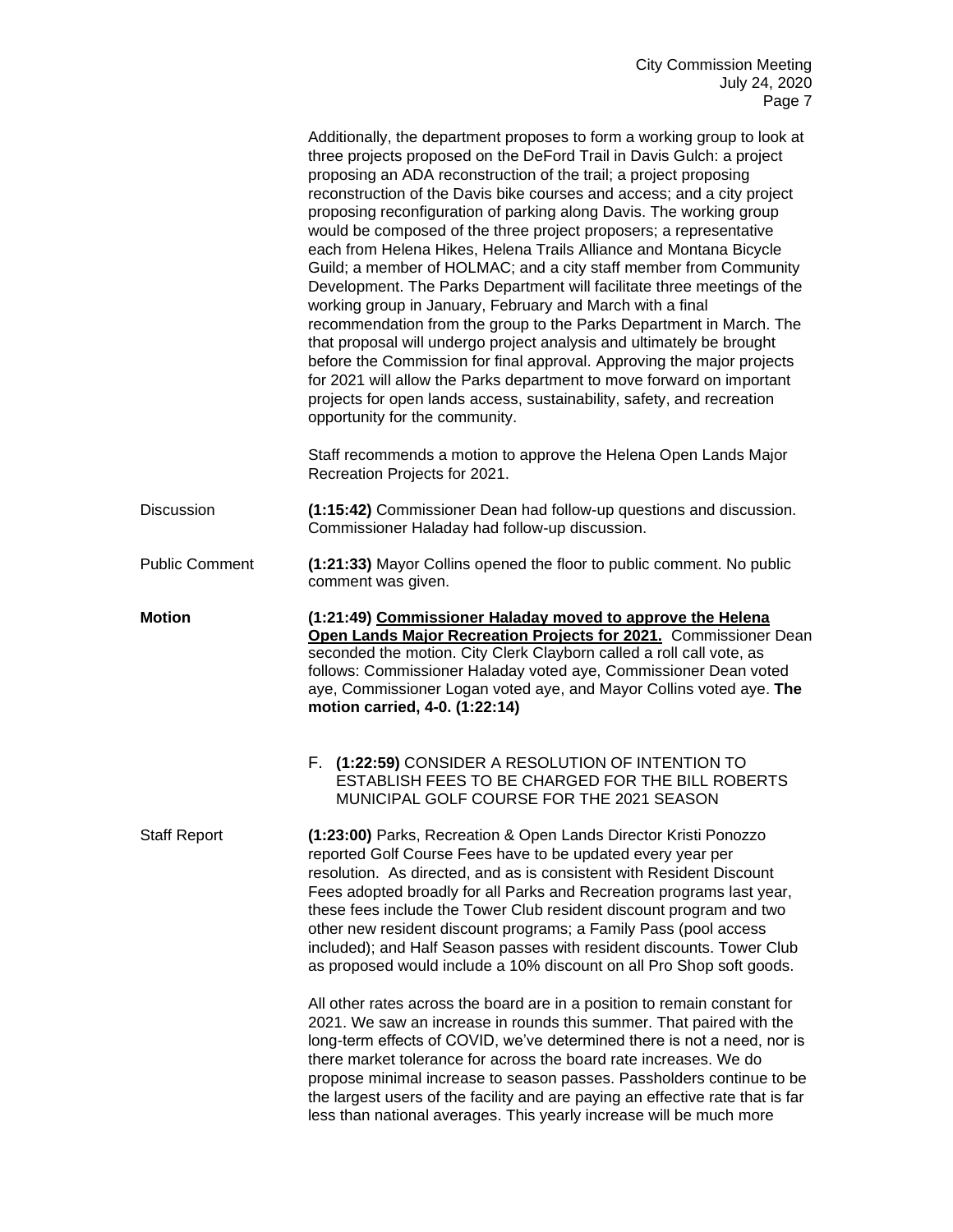| palatable to the vast majority of our customers than a large increase |  |
|-----------------------------------------------------------------------|--|
| every 3-4 years.                                                      |  |

Staff's objective is to update Golf Fees and offer new pass programs including resident discounts. Golf fee increases have the potential to modestly increase revenue and offer resident discounts. If passed, the resolution would implement fee increases, that although modest, could discourage some use of the golf course.

Staff recommended a motion to approve a resolution of intention to establish fees to be charged for the Bill Roberts Municipal Golf Course for the 2021 season.

Discussion **(1:24:31)** Commissioner Dean had follow-up questions and discussion.

Public Comment **(1:24:40)** Mayor Collins opened the floor to public comment. No public comment was given.

**Motion (1:25:55) Commissioner Logan moved to approve a Resolution of Intention to establish fees to be charged for the Bill Roberts Municipal Golf Course for the 2021 season.**

- Discussion **(1:26:15)** Commissioner Haladay had follow-up discussion prior to the vote.
- **Motion (1:27:28)** Commissioner Dean seconded the motion. City Clerk Clayborn called a roll call vote, as follows: Commissioner Haladay voted aye, Commissioner Dean voted aye, Commissioner Logan voted aye, and Mayor Collins voted aye. **The motion carried, 4-0. (1:27:37)**
- *Public Hearings (1:27:42)* 
	- A. CONSIDER FINAL PASSAGE OF ORDINANCE NO. 3286 AMENDING CHAPTER 1 OF TITLE 5 OF THE HELENA CITY CODE BY REPEALING PART 3, POSSESSION OF FIREARMS PROHIBITED; EXCEPTIONS, IN ITS ENTIRETY AND ADOPTING 5-1-3 FIREARMS AND OTHER WEAPONS; DISCHARGE; IN ITS PLACE.

Staff Report **(1:28:09)** City Attorney Thomas Jodoin reported Montana voters approved Legislative Referendum 130 ("LR-130") in November 2020. When the measure goes into effect on January 1, 2021, local government regulation of firearms will be far more limited than before. First, by way of amendments to  $\S$  7-1-111(9) and 45-8-351(2)(a), MCA, LR-130 wholly removes a local government's right to regulate the carrying of concealed weapons by persons who possess a valid concealed carry permit. Local governments will retain the right to forbid the carrying of a concealed firearm by a person who does not have a permit. Second, the changes to § 45-8-351(2)(a), MCA, will limit local government regulation of open carry to publicly owned and occupied buildings under the local government's jurisdiction.

> The first change is not of great concern because § 5-1-3 currently excludes from its directives those people who possess a valid concealed carry permit. However, the second change presents a problem because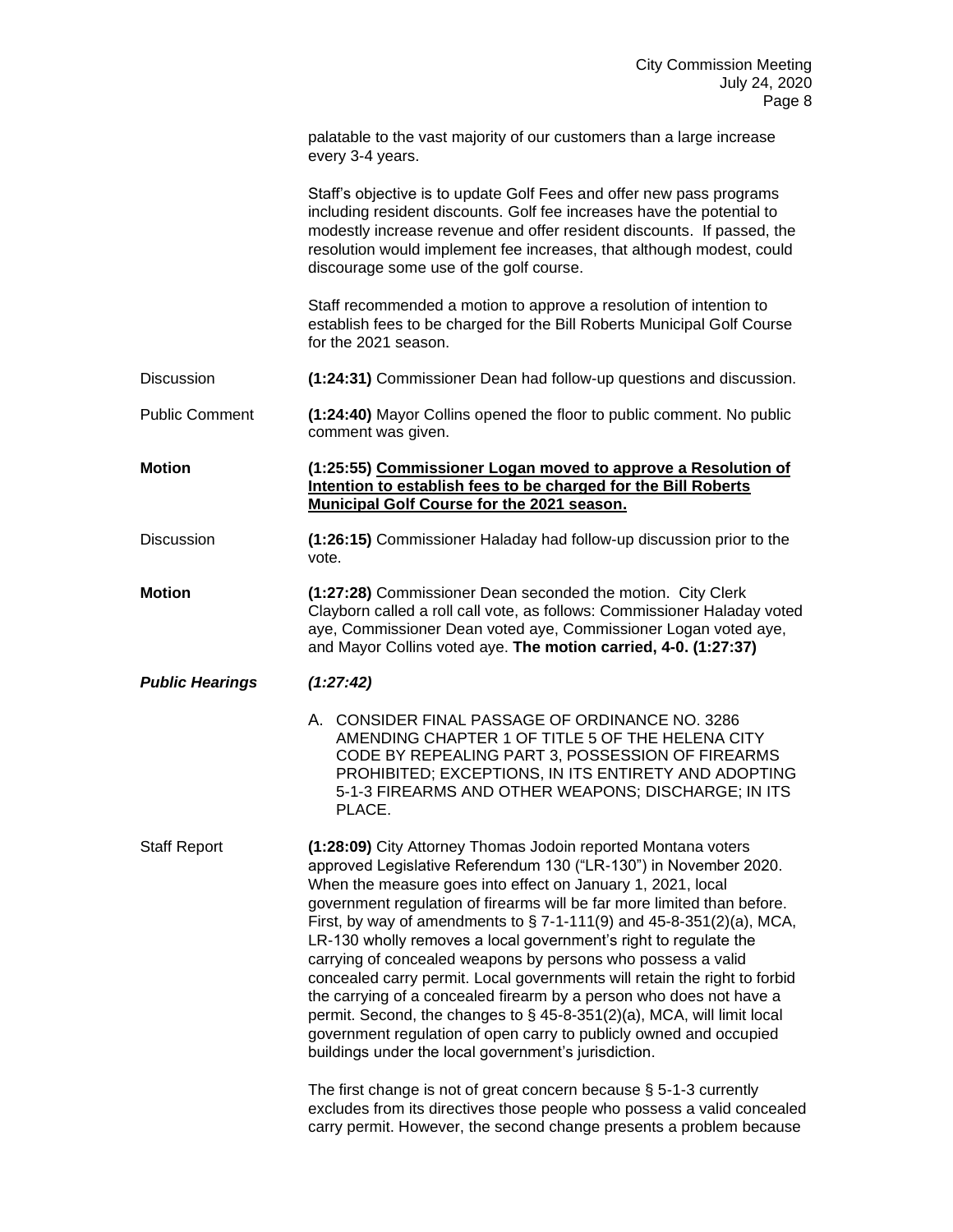|                       | § 5-1-3 will conflict with the amended version of § 45-8-351, MCA.<br>Specifically, § 5-1-3 regulates the open carrying of firearms in the<br>following places: (1) public assemblies; (2) City of Helena parks; (3)<br>schools; and (4) all publicly owned buildings. This broad regulation of<br>open carry will be forbidden when LR-130 goes into effect. As a result,<br>the City must amend § 5-1-3 to bring the ordinance into compliance with<br>changes to the Montana Code.                                                                                                                                                                                                                                                                                                                                                                                     |
|-----------------------|---------------------------------------------------------------------------------------------------------------------------------------------------------------------------------------------------------------------------------------------------------------------------------------------------------------------------------------------------------------------------------------------------------------------------------------------------------------------------------------------------------------------------------------------------------------------------------------------------------------------------------------------------------------------------------------------------------------------------------------------------------------------------------------------------------------------------------------------------------------------------|
|                       | This is an item of first impression before the Commission and community<br>conversations have not occurred because the changes to $\S$ 5-1-3 are<br>dictated by the passage of LR-130. My office has engaged with the<br>Helena Police Department to ensure the draft ordinance is understood<br>and can be enforced by officers. Comparisons to other cities is not<br>applicable because the City of Helena has a unique firearms regulation.<br>There are no specific identified costs of this ordinance other than the<br>general time it has taken my office to review LR-130, draft an ordinance<br>and memo, and review with HPD which is estimated to be about 10<br>hours of total staff time. There are no expected long-term increase in<br>costs associated with the change in regulation because HPD was<br>already enforcing a more restrictive regulation. |
|                       | This item was presented for initial discussion at December 2, 2020<br>administrative meeting. First passage was December 7, 2020 and set a<br>public hearing date for December 21, 2020.                                                                                                                                                                                                                                                                                                                                                                                                                                                                                                                                                                                                                                                                                  |
|                       | Staff's recommendation is to amend $\S$ 5-1-3 of the Helena City Code to<br>bring it into compliance with amended versions of § 7-1-111(9) and 45-8-<br>351(2)(a), MCA. The City's firearms ordinances will not conflict with<br>changes to the Montana Code brought about by LR-130.                                                                                                                                                                                                                                                                                                                                                                                                                                                                                                                                                                                     |
|                       | Staff recommended a motion to approve final passage of Ordinance No.<br>3286 amending Chapter 1 Of Title 5 Of The Helena City Code By<br>Repealing Part 3, Possession Of Firearms Prohibited; Exceptions, In Its<br>Entirety And Adopting §5-1-3 Firearms And Other Weapons; Discharge;<br>In Its Place.                                                                                                                                                                                                                                                                                                                                                                                                                                                                                                                                                                  |
| Discussion            | (1:30:22) Commissioner Dean had follow-up discussion. Commissioner<br>Haladay had follow-up discussion and questions.                                                                                                                                                                                                                                                                                                                                                                                                                                                                                                                                                                                                                                                                                                                                                     |
| <b>Public Comment</b> | (1:33:47) Mayor Collins opened the floor to public comment. No public<br>comment was given.                                                                                                                                                                                                                                                                                                                                                                                                                                                                                                                                                                                                                                                                                                                                                                               |
| Discussion            | (1:34:04) Commissioner Dean had follow-up discussion. Commissioner<br>Haladay had follow-up discussion and questions.                                                                                                                                                                                                                                                                                                                                                                                                                                                                                                                                                                                                                                                                                                                                                     |
|                       | (1:35:08) Commissioner Haladay discussed that his preference would be<br>to table this item until there is more specific information with regards to<br>the law. Commissioner Dean asked for Manager Harlow-Schalks<br>recommendations. Commissioner Logan had follow-up questions.                                                                                                                                                                                                                                                                                                                                                                                                                                                                                                                                                                                       |
| <b>Public Comment</b> | (1:44:28) Mayor Collins opened the floor to public comment. No public<br>comment was given.                                                                                                                                                                                                                                                                                                                                                                                                                                                                                                                                                                                                                                                                                                                                                                               |
| Discussion            | (1:44:39) Commissioner Dean had follow-up discussion and questions to<br>Manager Harlow-Schalk and City Attorney Jodoin.                                                                                                                                                                                                                                                                                                                                                                                                                                                                                                                                                                                                                                                                                                                                                  |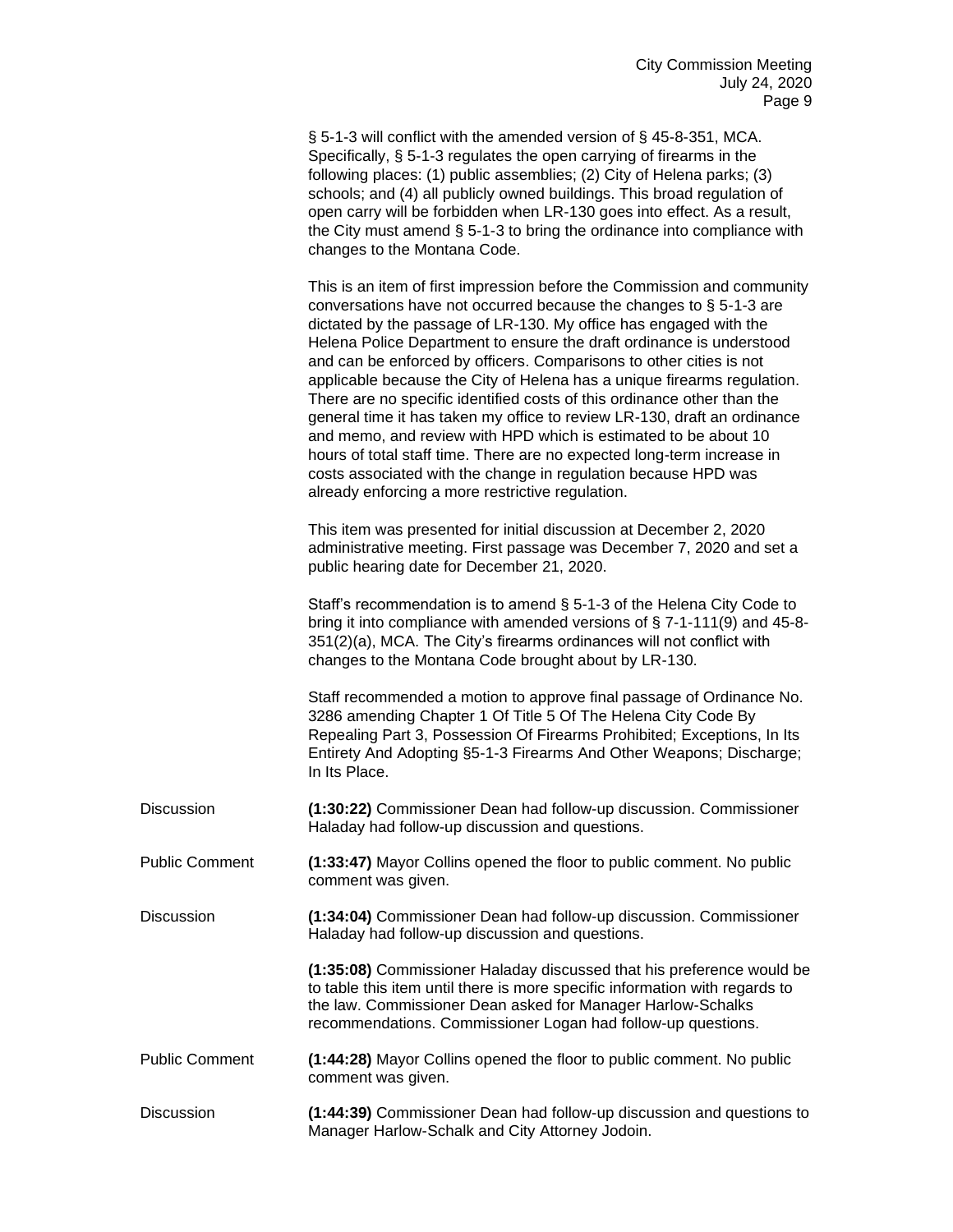| <b>Motion</b>         | (1:45:48) Commissioner Dean moved to table, until the January 11,<br>2021 Commission Meeting.                                                                                                                                                                                                                                                                                                                                                                                                                                                                                                                                                                                                                   |
|-----------------------|-----------------------------------------------------------------------------------------------------------------------------------------------------------------------------------------------------------------------------------------------------------------------------------------------------------------------------------------------------------------------------------------------------------------------------------------------------------------------------------------------------------------------------------------------------------------------------------------------------------------------------------------------------------------------------------------------------------------|
| <b>Public Comment</b> | (1:46:13) Mayor Collins opened the floor to public comment. No public<br>comment was given.                                                                                                                                                                                                                                                                                                                                                                                                                                                                                                                                                                                                                     |
| <b>Motion</b>         | (1:46:38) Commissioner Dean moved to table until the January 11,<br>2021 Commission Meeting. Commissioner Haladay seconded the<br>motion. City Clerk Clayborn called a roll call vote, as follows:<br>Commissioner Haladay voted aye, Commissioner Dean voted aye,<br>Commissioner Logan voted aye, and Mayor Collins voted nay. The<br>motion carried, 3-1. (1:47:06)                                                                                                                                                                                                                                                                                                                                          |
|                       | B. (1:47:14) CONSIDER A RESOLUTION ESTABLISHING FEES TO<br>BE CHARGED FOR SERVICES AND PROGRAMS OF THE CITY<br>OF HELENA AND USE OF CITY FACILITIES TO BE KNOWN AS<br>THE BOOK OF FEES AND CHARGES AND REPEAL ALL<br>PREVIOUS RESOLUTIONS ADOPTING OR ESTABLISHING<br>FEES.                                                                                                                                                                                                                                                                                                                                                                                                                                     |
| <b>Staff Report</b>   | (1:47:33) Sheila Danielson, Finance Director and Chris Couey, Budget<br>Analyst reported The City of Helena has been working on amending<br>ordinances to remove the fee amounts to consolidate into one place for<br>ease of access, for City employees and the Public. Ordinance #3177-<br>Fee establishment Procedures and Resolution 20003. The process of<br>updating new and increasing fees currently happens many times<br>throughout the year amending many different resolutions and<br>ordinances.                                                                                                                                                                                                   |
|                       | The City Commission approved a Resolution of Intention to establish the<br>"Book of Fees and Charges" on November 23, 2020 and set a public<br>hearing for December 21, 2020.                                                                                                                                                                                                                                                                                                                                                                                                                                                                                                                                   |
|                       | Staff's proposal is to consolidate Fees into the Book of Fees and<br>Charges and have a central location to find all City Fees. These are<br>reflected in Exhibit A with Appendix A. The advantage is to consolidate<br>when fees are presented and adopted, increase revenue flow and to<br>have all fees easily accessible to the public. Adoption of errors within<br>fees as written are possible with the use of a consolidated Book<br>especially since the city's accounting system does not provide sufficient<br>reporting that removes hand entry of information. Human error coupled<br>with a lack of agility to address changes in fees create a vulnerability to<br>fee charges in the community. |
|                       | Staff recommends introducing a motion that tables the Book of Fees at<br>this time.                                                                                                                                                                                                                                                                                                                                                                                                                                                                                                                                                                                                                             |
| <b>Discussion</b>     | (1:49:22) No comments or questions from the Commission.                                                                                                                                                                                                                                                                                                                                                                                                                                                                                                                                                                                                                                                         |
| <b>Public Comment</b> | (1:49:28) Mayor Collins opened the floor to public comment. No public<br>comment was given.                                                                                                                                                                                                                                                                                                                                                                                                                                                                                                                                                                                                                     |
| <b>Motion</b>         | (1:49:44) Commissioner Dean moved to table a Resolution<br>establishing fees to be charged for services and programs of the<br>City of Helena and use of city facilities to be known as the Book of                                                                                                                                                                                                                                                                                                                                                                                                                                                                                                             |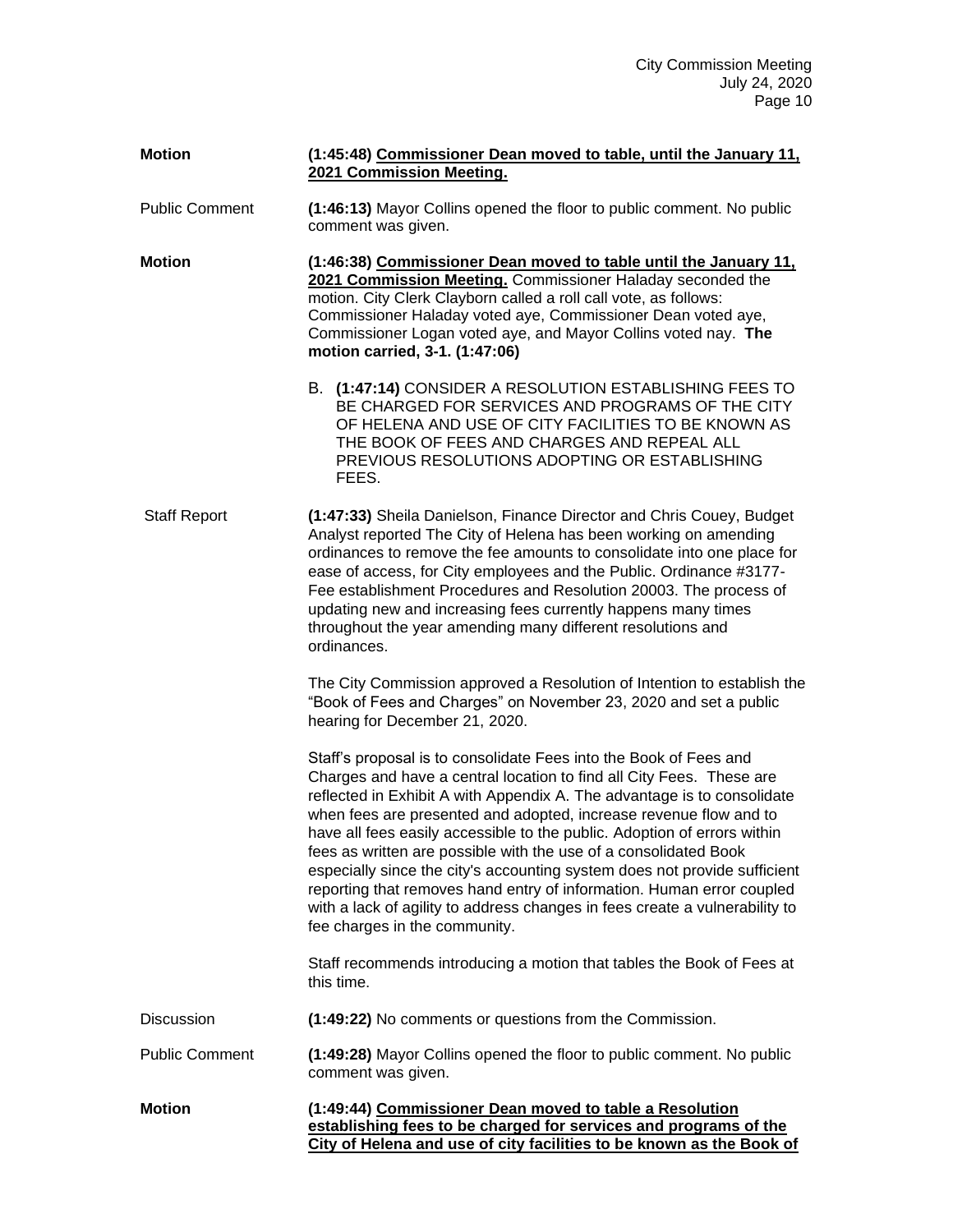**Fees and Charges and repeal all previous resolutions adopting or establishing fees..** Commissioner Haladay seconded the motion. City Clerk Clayborn called a roll call vote, as follows: Commissioner Haladay voted aye, Commissioner Dean voted aye, Commissioner Logan voted aye, and Mayor Collins voted aye. **The motion carried, 4-0. (1:50:08)**

C. **(1:50:14)** CONSIDER A RESOLUTION AMENDING THE REVISED FISCAL YEAR 2021 BUDGET FOR THE CITY OF HELENA, MONTANA BY AMENDING RESOLUTION NO. 20609 AND TRANSFERRING \$299,627.38 (AS OF 11/10/2020) FROM THE COMMUNITY RENEWAL FUND TO THE AFFORDABLE HOUSING TRUST FUND.

Staff Report **(1:50:41)** Budget Analyst Chris Couey reported on the November 9, 2020 the City Commission approved the creation of an Affordable Housing Trust fund. The City Commission has expressed interest in transferring the proceeds from the sale of the property commonly referred to as "the old bus depot" and KCAP Park from the Community Renewal fund to the newly created Affordable Housing Trust fund.

> These proceeds were received by the city in fiscal year 2020 and as such are currently in the fund reserve (fund balance). Increasing appropriations from reserves to complete this transfer requires a resolution amendment to the fiscal year budget as this transfer is not a designated use of the Community Renewal fund reserves. On November 23, 2020 the City Commission approved a Resolution of Intention to amend the fiscal year 2021 budget for the city of Helena, Montana by amending resolution no. 20609 to include appropriations for \$299,627.38 (as of November 10, 2020) and set a public hearing date for December 21, 2020.

Staff's objective is to receive public input and consider a resolution amending the revised Fiscal Year 2021 budget for the city of Helena, Montana by amending Resolution No. 20609 and transferring \$299,627.38 (as of November 10, 2020) from the Community Renewal Fund to the Affordable Housing Trust Fund.

This transfer provides the newly created Affordable Housing Trust Fund with initial funding without affecting any other currently scheduled purchases or projects. Transferring the reserves of this fund in full, coupled with the language for funding the Affordable Housing Trust Fund in the future through the sale of City property, will effectively eliminate the Community Renewal Fund. Currently, the Community Renewal Fund receives all or a portion of the sale of City properties that are not of enterprise fund origin or lack a clear lineage of ownership by any department. These guidelines were developed by city staff and relayed to the Commission but never adopted as an official City policy such as the Employee Handbook had been done. Without any officiality to those guidelines, the Affordable Housing Trust Fund would take precedence and the Community Renewal Fund would receive no further funding.

Staff recommends approval of a resolution amending the revised Fiscal Year 2021 budget for the City of Helena, Montana by amending Resolution No. 20609 and transferring \$299,627.38 (as of November 10, 2020) from the Community Renewal Fund to the Affordable Housing Trust Fund.